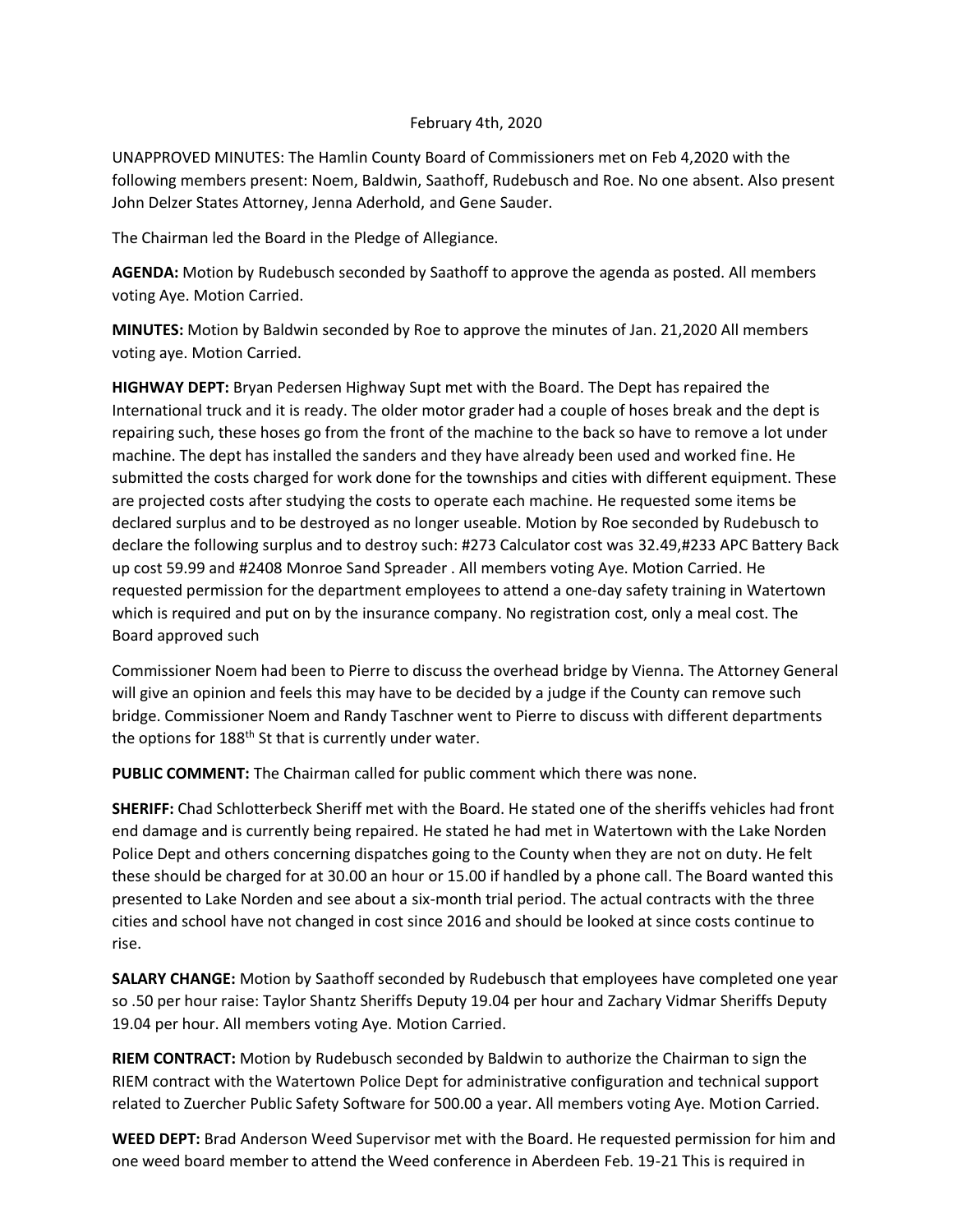order to obtain State Grants. Also it has been requested for him to work at the Watertown Farm Show on Feb. 13 The Board approved such.

**COURTHOUSE REPAIRS:** Cheslie Gustafson Janitor met with the Board . She stated the need for removal and re-insulation of the exposed heating chilled water piping in the basement. Condensation has formed on the exposed piping and run under the remaining insulation saturating it , ruining the vapor barrier jacket. She had obtained a quote from a company for this. The Board stated to check with Midwestern Mechanical who had installed such if they did not complete such and also to check for any other companies which do such work.

**PLAT:** Motion by Saathoff seconded by Baldwin to approve the following plat of Lot 16 of Block 1 and Lot 16 of Block 2 in Sunset Park Estates Addition in Government Lot 2 in the SW Quarter of Section 26- T113N-R52W Hamlin County. All members voting Aye. Motion Carried.

**FUEL QUOTE:** Jan. 27 in Hayti E-30 Gas Hamlin Co Farmers Coop 1.68 Farmers Union No bid. All quotes do not contain certain taxes.

**AUTOMATIC SUPPLEMENTS:** Motion by Roe seconded by Saathoff to make the automatic supplements of the following grants received. Sheriff Law Enforcement Grant to Revenue (101-331.95) and to Sheriffs Budget (101-211-435) computers for cars in the amount of 27,186.00 Sheriffs Revenue source of 101- 373.10) for insurance received for 15,843.95 and to Sheriffs Budget repairs (101-211-425) Road revenue source for STP Payment from State of 165,594.82 to (201-334.02) and County 24/7 Sobriety grant of 1739.00 to revenue source (248-334) All members voting aye. Motion Carried.

**SURPLUS EQUIPMENT:** Motion by Rudebusch seconded by Baldwin to surplus the following equipment and to destroy such: Treasurers Sharp Calculator 1D000276 and Sharp Calculator 4D001928 and HP Laserjet 1300N printer. All members voting Aye. Motion Carried.

## **CLAIMS PAID:**

COMMISSIONERS: Jay Baldwin mileage 10.92 Dakotan publishing 421.85 Hamlin County Publishing 979.66 Leland Roe mileage 63.00 Douglas Noem mileage 193.20 Randall Rudebusch mileage 42.84 Larry Saathoff mileage 35.28 Visa Website 24.85 Total Gross salaries for complete dept 4975.00 benefits 1192.38 Total Commissioners expense 7938.98

ELECTION: Dakotan publishing 46.56 Hamlin County Publishing 67.98

COURT: Frantzen Reporting court transcript 298.75 Jury 350.00 Jury mileage 65.52

AUDITOR: ITC phone 50.29 Office Peeps supp 92.79 PMB state access 9.66 Innovative supp 435.00 Visa supp 60.99 Total gross salaries for complete dept 4525.63 benefits 346.21 Total Auditors expense 5520.57

TREASURER: ITC phone 96.69 Office Peeps supp 16.11 PMB state access 9.67 Total gross salaries for complete dept 7123.91 benefits 2319.31 Total Treasurers expense 9565.69

POSTAGE COPIES: Neopost postage meter rental quarterly 170.60 meter supp 169.99 Office Peeps copy machine maint 44.10 supp 13.08 Neofunds Postage 2114.00

COLLECTION AGENCY: Noll Collection fee 1062.50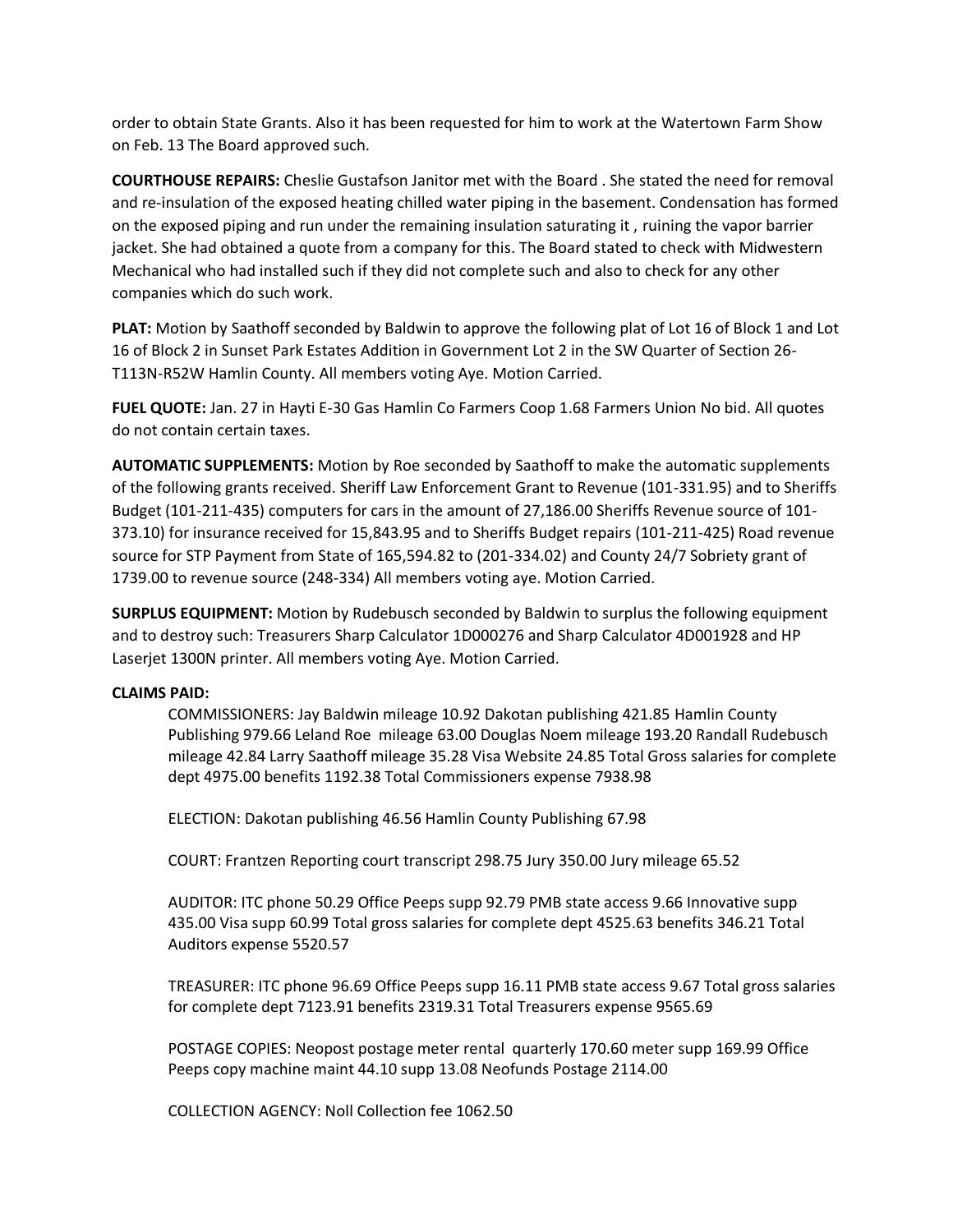STATES ATTORNEY: Delzer Law Secretary 750.00 ITC phone 87.84 Rapid City Journal publishing 86.96 total gross salaries for complete dept 5150.20 benefit 1331.80 Total States Attorney expense 7404.80

COURT APPOINTED ATTORNEY: Bratland Law 1012.50 Terry Sutton 790.70 Turbak Law 1426.40

COURTHOUSE MAINT: Culligan water 111.00 Hayti Town water & sewer 53.50 Hillyard supp 576.29 ITC internet 45.69 Menards supp 2196.53 Northwestern Energy Heat 698.40 P-3 Electric repairs 320.00 Star Laundry floor mats 180.95 Trugreen supp 60.00 Wal Mart supp 61.58 Total gross salaries for complete dept 3032.80 benefits 1027.46 Total Courthouse Maint expense 8363.20

ASSESSOR: First District GIS upkeep 7000.00 ITC phone 136.73 McLeods printing supp 136.96 Office Peeps Supp 674.95 Total gross salaries for complete dept 11,054.75 benefits 2527ouse Maint expense 8363.20

ASSESSOR: First District GIS upkeep 7000.00 ITC phone 136.73 McLeods printing supp 136.96 Office Peeps Supp 674.95 Total gross salaries for complete dept 11,054.75 benefits 2527.63 Total Assessor expense 21,531.02

REGISTER OF DEEDS: ITC phone 55.54 Jurgens Printing supp 112.00 PMB state access 9.67 Visa Supp 42.58 Total gross salaries for complete dept 5779.75 benefits 788.94 Total Register of Deeds expense 6788.48

VETERANS SERVICE: Hamlin Co Farmers Coop gas 36.58 Office Peeps supp 298.28 SDVSOA Registration 50.00 dues 50.00 total gross salaries for complete dept 950.00 benefits 249.12 Total Veterans Service expense 1633.98

ANIMAL BOUNTY: Oxford Township gopher bounty 148.00

SHERIFF: AmericInn lodging 490.00 Dons Body Shop repairs 15,843.95 Estelline Community Oil repairs 132.92 gas 1004.90 Farmers Union gas 312.04 ITC phone 240.58 Menards Supp 123.78 P-3 Electric repairs 410.00 SD Police Chiefs Registration 85.00 SD DOT gas 310.49 Taylor Shantz travel 180.00 Two Way repairs 322.50 W.W. Tire tires 859.19 Wal Mart Supp 115.00 Watertown City Riem yearly payment 500.00 Visa Supp 227.33 Total gross salaries for complete dept 26,993.64 benefits 6739.71 Total Sheriffs expense 54,891.03

JAIL: Prairie Lakes blood tests 85.00

CORONER: Brett Jacobsen mileage 7.98 fee 100.00 benefits 7.65

LIEAP:Interlakes Community Action worker 332.17 Senior Meals 2450.00 ITC phone 52.74

NURSE: Smile Makers supp 52.09 Total gross salaries for complete dept 707.50 benefits 734.93 Total Nurses expense 1493.52

EXTENSION: Mary Claire Bauer travel 148.32 ITC phone 98.19 Jutting Grocery supp 53.63 Office Peeps supp 100.44 SDSU 4-H Advisor yearly payment 10,310.00 State 4-H supp 58.25 Total gross salaries for complete dept 2982.50 benefits 1030.69 Total Extension expense 14,782.02